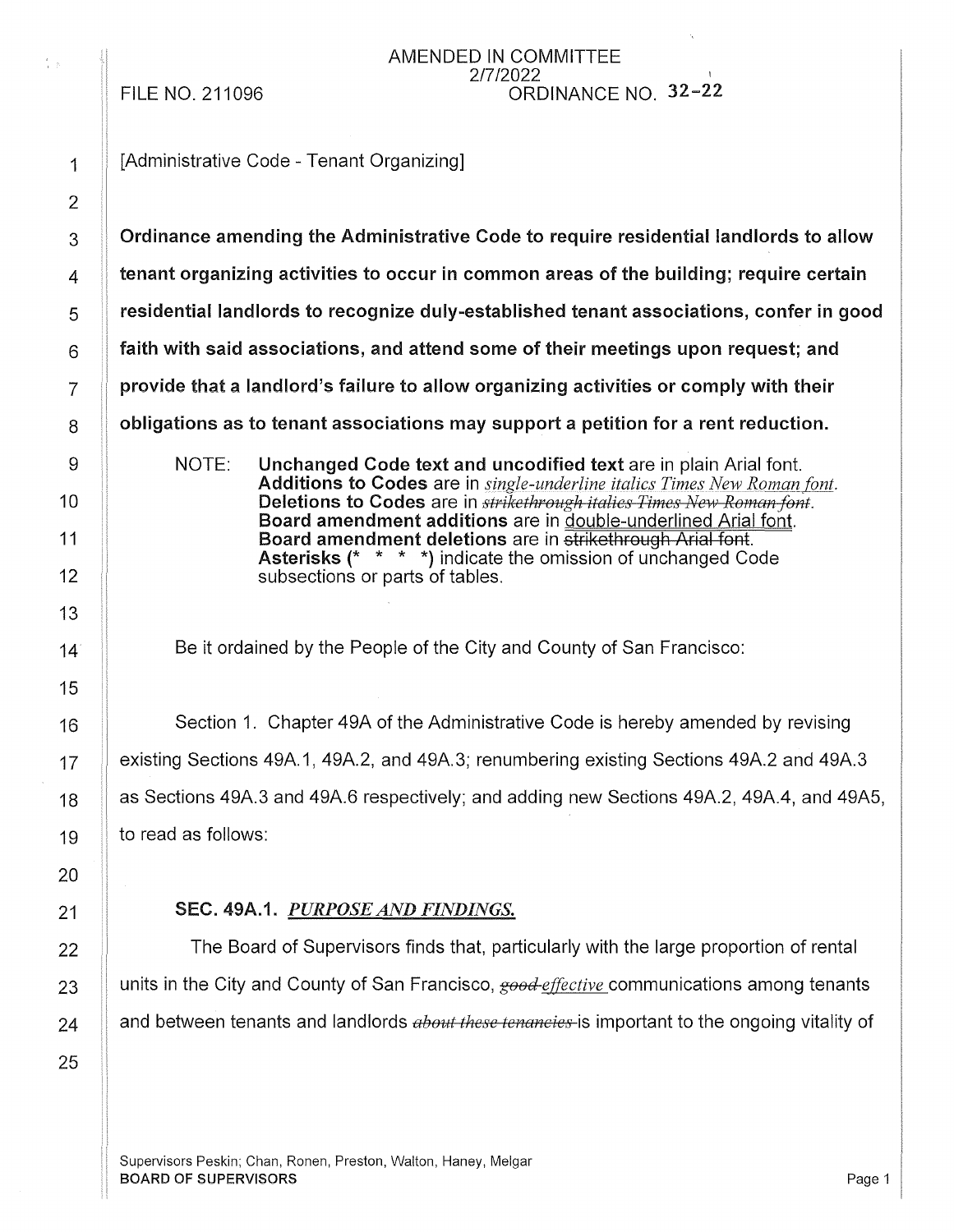**1 the community. This** *OrdinanceChapter 49A* **is intended to encourage and respect those**  *communicative* **channels** *for effective communication.* 

## *SEC. 49A.2. DEFINITIONS.*

*For purposes ofthis Chapter 49A, the following definitions shall apply:* 

*"Landlord" shall have the meaning set forth in Administrative Code Section 37.2. The term "landlord" includes landlord agents and representatives* **and employees,** *such as property managers*  **8 and resident managers.** 

*"Organizing Activities" shall mean 1) initiating contact with tenants, including bv conducting door-to-door surveys, to ascertain interest in and/or seek support for forming a Tenant Association; 2) joining or supporting a Tenant Association; 3) distributing literature, requesting or providing information, offering assistance, convening meetings (which may occur without a landlord or landlord representative present), or otherwise acting on behalf of one or more tenants in the building regarding issues of common interest or concern. The term "Organizing Activities" shall include, but is not limited to, the operations ofa Tenant Association.* **A person's participation or failure to 16 participate in Organizing Activities shall have no affect on whether that person qualifies as a 17 tenant.** 

*"Tenant" shall have the meaning set forth in Administrative Code Section 37.2.* 

*"Tenant Association" shall mean a group specific to a building with five or more rental units that has a primary purpose of addressing housing conditions, community* life, *landlord-tenant relations, and/or similar issues of common interest or concern among tenants in the building.* 

SEC. 49A.32. *NON-INTERFERENCE IN ORGANIZING ACTIVITIES.* 

*(a)* **A landlord may** *net neither* **prohibit** *nor interfere with an occupant ofa rental unit in e tenant who resides in a building, or a guest invited by an occupant, from using common areas in* 

Supervisors Peskin; Chan, Ronen, Preston, Walton, Haney, Melgar **BOARD OF SUPERVISORS** Page 2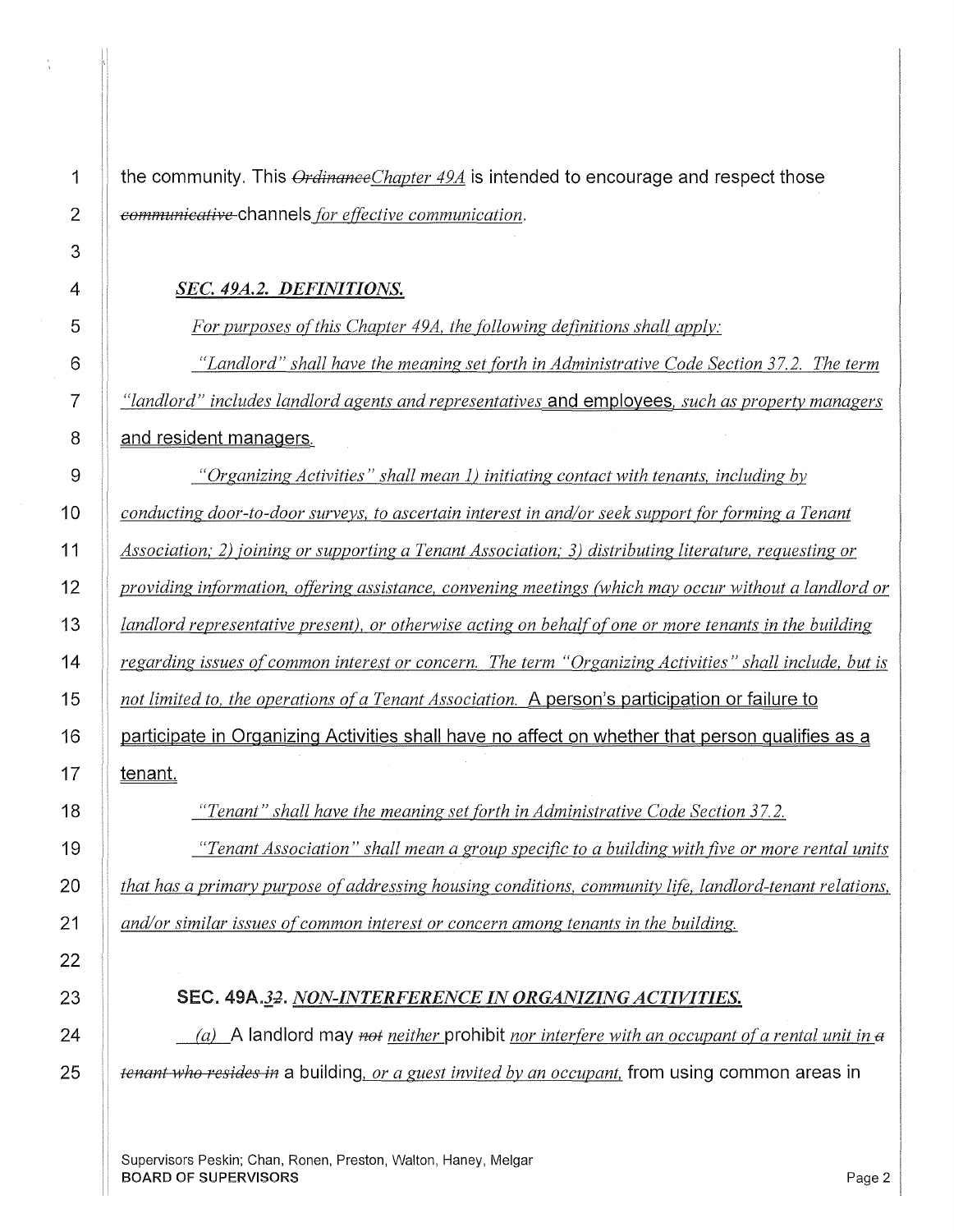that building to *engage in Organizing Activities distribute literature to other building tenants, including literature distributed on behalf of a tenants' association or other tenants' organization, where the literature relates to issues of common interest or concern to the buildings' tenancies.* 

*(b)(a)* Distribution *of literature* may include hanging or otherwise placing literature on the door of tenant units, or where that is not possible as a practical matter then the literature may be placed on the floor in front of tenant units. Such literature placed on or in front of the door of a tenant unit must plainly include the name and telephone number and address of a distributor that the affected tenant may contact to opt out of future doorway distributions of such literature.

 $\langle c \rangle$ (b) The landlord may establish  $other$ -reasonable requirements as to the time, place, *and* manner, *and volume*, *of Organizing Activities, so long as the requirements would not effectively prohibit or substantially interfere with Organizing Activities such literature distribution, including a limitation of distribution under this Chapter to no more than once per calendar Quarter.* 

*(d) Lease agreements entered into or amended on or after January 1, 2022 may not waive a tenant's right to engage in Organizing Activities as set forth in this Chapter 49A. Any provision of any lease agreement entered into or amended on or after January l, 2022 that purports to waive a tenant's right to engage in Organizing Activities as set forth in this Chapter 49A shall be void as contrary to public policy.* 

#### *SEC. 49A.4. TENANT ASSOCIATIONS.*

*(a) Tenants in a building may establish a Tenant Association for purposes ofthis Chapter*  49A by providing their landlord a petition signed by tenants representing at least 50% of the occupied *units in the building certifying that they desire to form a Tenant Association, and identifying the Tenant Association. For purposes ofthis subsection (a), a "petition" may include individual written statements signed by said tenants, or some combination of individual and collective written statements.* 

Supervisors Peskin; Chan, Ronen, Preston, Walton, Haney, Melgar BOARD OF SUPERVISORS Page 3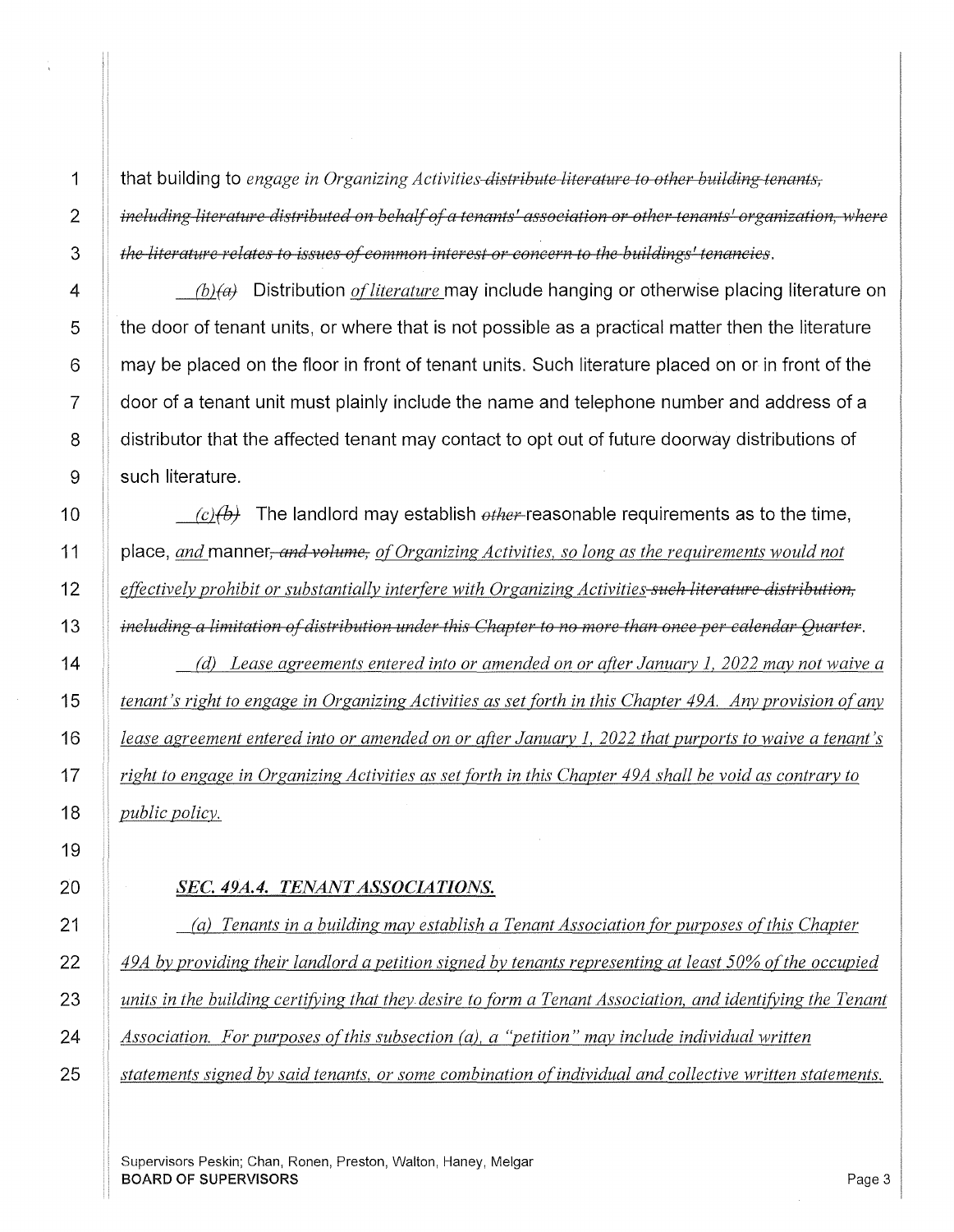*(b) Tenant Associations shall hold regular meetings open to all building residents, and shall elect officers to serve for two-year terms. An officer may continue to hold over after the expiration of their term unless a resident requests an election, in which case an election shall be held within 60 days. (c) Landlords and Tenant Associations shall confer with each other in good faith regarding housing conditions, community life, landlord-tenant relations, and other issues of common interest or concern. Examples of conferring in good faith may include maintaining a designated point of contact, engaging in regular communications, responding to reasonable requests (or information, allowing participation by non-resident advocates, and negotiating and putting agreements into writing. In addition, a landlord must on written request of a Tenant Association attend* **either themselves or through their representative.** *at least one Tenant Association meeting per calendar quarter, though more frequent attendance at the request ofthe Tenant Association is permitted. These meetings shall occur at a mutually convenient time and place. To request that a landlord* **or their representative**  *attend a meeting, the Tenant Association shall send the landlord a written request at least 14 days in advance; alternatively, ifthe Tenant Association meets at a regularly scheduled time and place, then* 

*the Tenant Association may send the landlord a single standing request to attend meetings for the duration of the calendar year.* 

*(d) A Tenant Association shall remain operative so long as it continues to represent at least 50% ofthe occupied units in the building. Not more than once every three years, the landlord may request in writing that the Tenant Association recertify itself under the petition procedure set forth in subsection (a), in which case the Tenant Association shall have 60 days to recertify itself. If the Tenant Association does not timely recertify itself upon the landlord's request, it shall be temporarily suspended, and the requirements in this Section 49A.4 shall cease to apply, until such time, if any, as the Tenant Association is recertified, or another Tenant Association is certified in accordance with the requirements in this Section 49A.4.* 

**1** 

Supervisors Peskin; Chan, Ronen, Preston, Walton, Haney, Melgar **BOARD OF SUPERVISORS** Page 4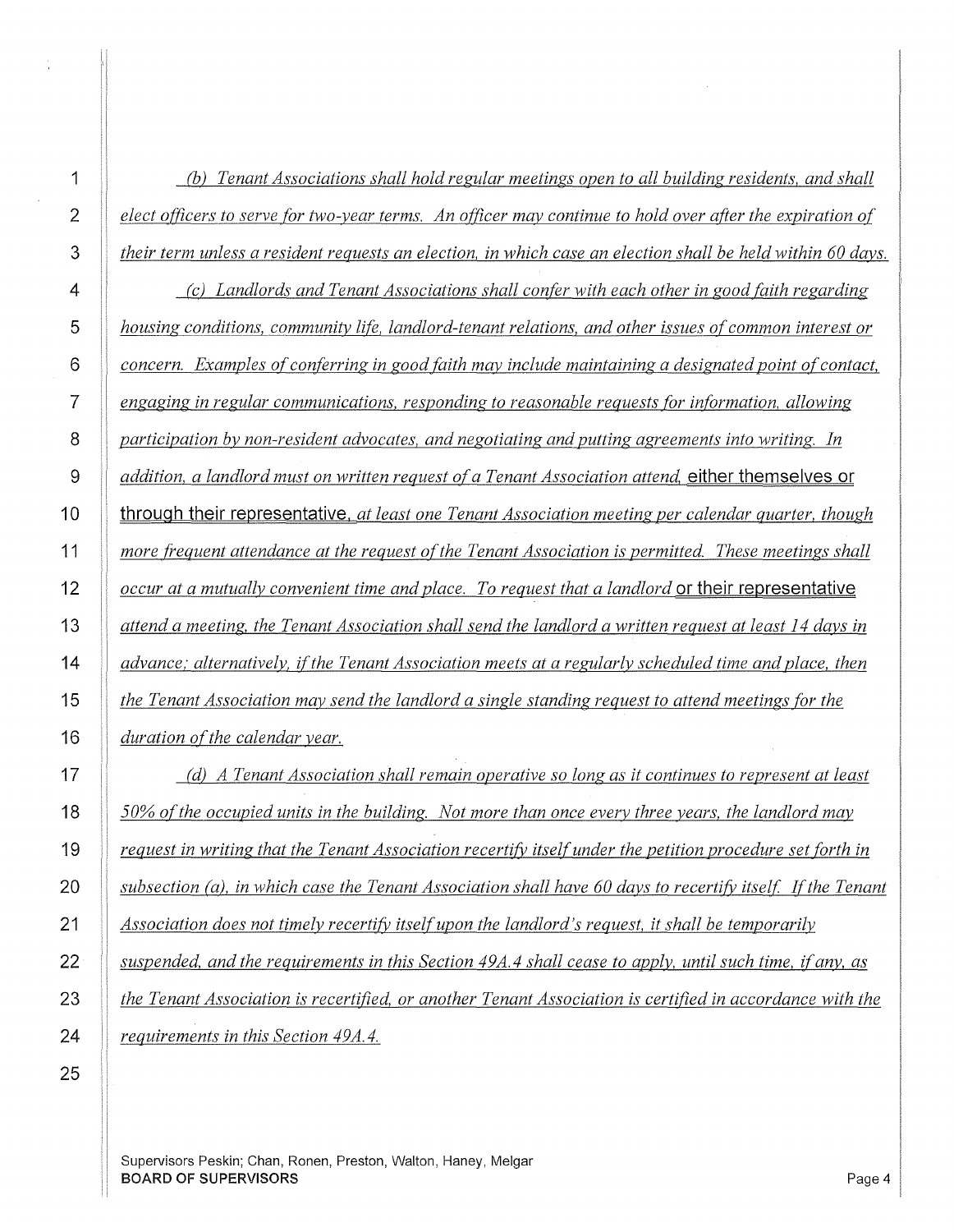# *(e) This Section 49A.4 shall not apply to buildings where the landlord is a non-profit organized under 26 U.S.C. 501(c)(3).*

#### *SEC. 49A.5. REGULATIONS,· REMEDIES.*

*The Rent Board shall have authority to issue rules and regulations implementing this Chapter 49A. In addition, a tenant's right to engage in Organizing Activities, and to have Organizing Activities occur in their building, shall qualifj; as a "Housing Service" under Administrative Code Section 37.2(g). A landlord's failure to comply with the requirements ofthis Chapter 49A, including but not limited to the requirements to confer with and attend the meetings of a Tenant Association in good faith as set forth in Section 49A. 4, may support a petition for a substantial decrease in housing services pursuant to Administrative Code Section 37.8.* 

# SEC. 49A.63. *LIMITATIONS.*

(a) The provisions of this Chapter 49A are not applicable to purely commercial literature that is not directly related to the building tenancies.

(b) The provisions of this Chapter 49A shall not be read to limit or replace residential tenant or landlord rights or remedies found in other ordinances, or in statutes or Constitutions.

Section 2. Effective Date. This ordinance shall become effective 30 days after enactment. Enactment occurs when the Mayor signs the ordinance, the Mayor returns the ordinance unsigned or does not sign the ordinance within ten days of receiving it, or the Board of Supervisors overrides the Mayor's veto of the ordinance.

 $\mathcal{U}$ 

 $\mathcal{U}$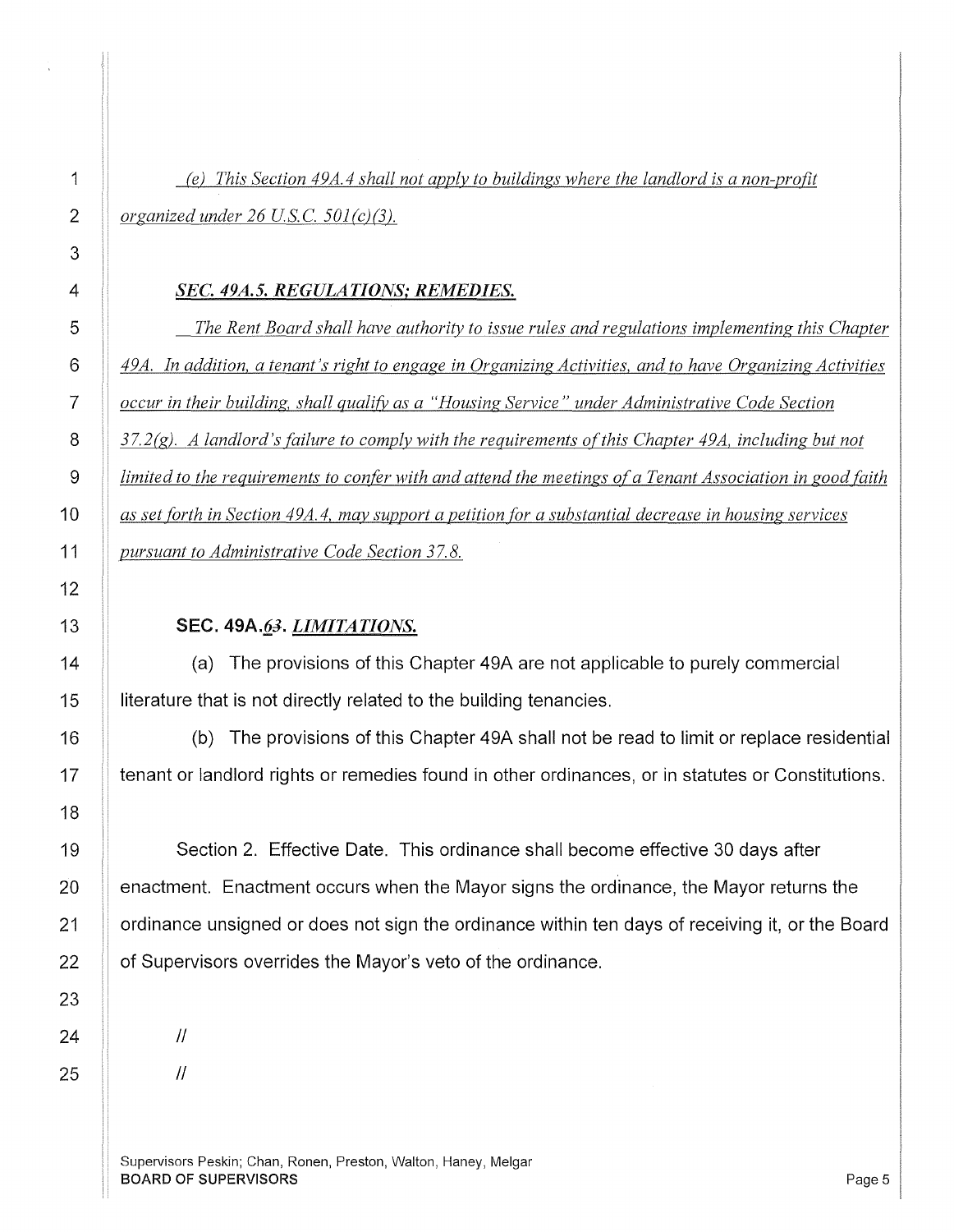:1

Section 3. Scope of Ordinance. In enacting this ordinance, the Board of Supervisors intends to amend only those words, phrases, paragraphs, subsections, sections, articles, numbers, punctuation marks, charts, diagrams, or any other constituent parts of the Municipal Code that are explicitly shown in this ordinance as additions, deletions, Board amendment additions, and Board amendment deletions in accordance with the "Note" that appears under the official title of the ordinance.

APPROVED AS TO FORM: DAVID CHIU, City Attorney

By: /s/  $MANU$  PRADHAN Deputy City Attorney n:\legana\as2021\2100429\01580576.docx